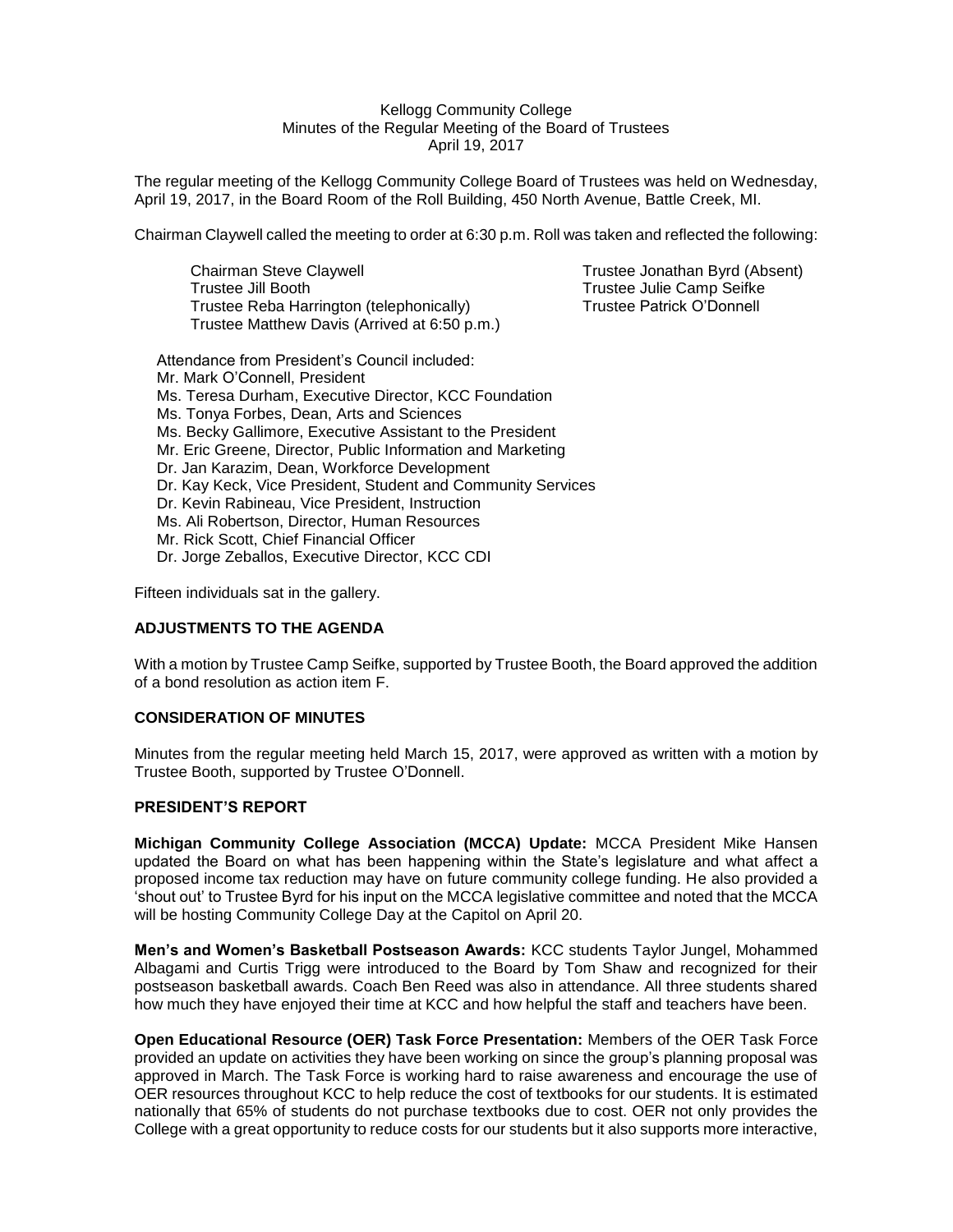problem-based teaching that can significantly improve student learning and assist with persistence and overall completion rates.

**Grahl Center:** In a recent visit to the Grahl Center, State Representative Eric Leutheuser spent two hours talking with members of KCC's administration, local counselors, superintendents and dual enrolled/early college students. It was very productive meeting with Representative Leutheuser asking many questions.

**KCC Homecoming:** Eric Greene spoke about the festivities scheduled for the KCC Homecoming to be held April 29 in celebration of the College's 60<sup>th</sup> anniversary. As a way to give back to the community, the family-friendly event will be free of charge to all students, employees, alumni and community members.

**Manufacturing Consortium:** Preliminary conversations have been held regarding the establishment of a local manufacturing consortium that would help strengthen the workforce within the community to meet the needs of area manufacturers.

**Nursing Capstone & Networking Event:** President O'Connell invited the Board to join him April 26 to experience the pride and see first-hand the accomplishments of the senior nursing students as they exhibit and present their capstone projects during the Nursing Capstone & Networking Event.

**Home Care Coding Specialist Launched:** Dr. Jan Karazim provided an update on the 'soft start' of the new Home Care Coding Specialist course launched in March. The initial cohort of sixteen people are progressing through the 10 credit hour course that will prepare them to take the necessary certification exam. Since this is the inaugural cohort, the College will be assessing their feedback on the course to make any necessary adjustments prior to offering it again. Plans to package the course as a program will allow future students the ability to use federal financial aid so they will not have to pay the cost of tuition for the 10 credits out-of-pocket.

**Appreciation from K-12 Schools:** The College received a great deal of appreciation from area K-12 superintendents and principals after learning of the new Dual Enrollment/Early College (DE/EC) tuition rate approved by the Board at the March meeting. The new rate will allow KCC to continue building upon the partnerships that have already been established and provide the schools an opportunity to offer dual enrollment and early college to more students due to the increased affordability.

**KCC CDI Grant Extension:** KCC CDI Executive Director Dr. Jorge Zeballos provided an update to the Board on changes that will be taking place within the CDI due to the recent \$800,000 grant extension received from the W.K. Kellogg Foundation. Four new staff members will be added to allow the CDI to meet the growing demands for long-term institutional training and expand on their current services.

**KCC Foundation Update:** Teresa Durham reported on the recommended Gold Key and Trustee Scholars and various grants she has been working on with the president's office in support of the KAMA/iACT initiative and the Agricultural Operations program. Durham also invited everyone to the 60th anniversary Gala Celebration scheduled for June 3. One hundred percent of ticket sales for the event will go to the Beyond Tuition Fund for student emergency needs.

**Commencement Activities:** The 2017 KCC commencement breakfast and ceremony are scheduled for May 11 at Kellogg Arena.

**21st Century Update:** The Miller Building demolition was completed 4 weeks early. Asbestos located beneath the foundation was abated and a structural engineer will be evaluating how the College should proceed with compacting the soil on the south side due to a high water table. Contingency funds will be used to offset the additional cost. Bids were received for the project and a recommendation was approved as an action item later in the meeting with the exception of the batting cage in which the College has asked for a redesign, and the metal panels which were over budget and will be rebid. Construction will begin in May. Efforts are being made to get the final submission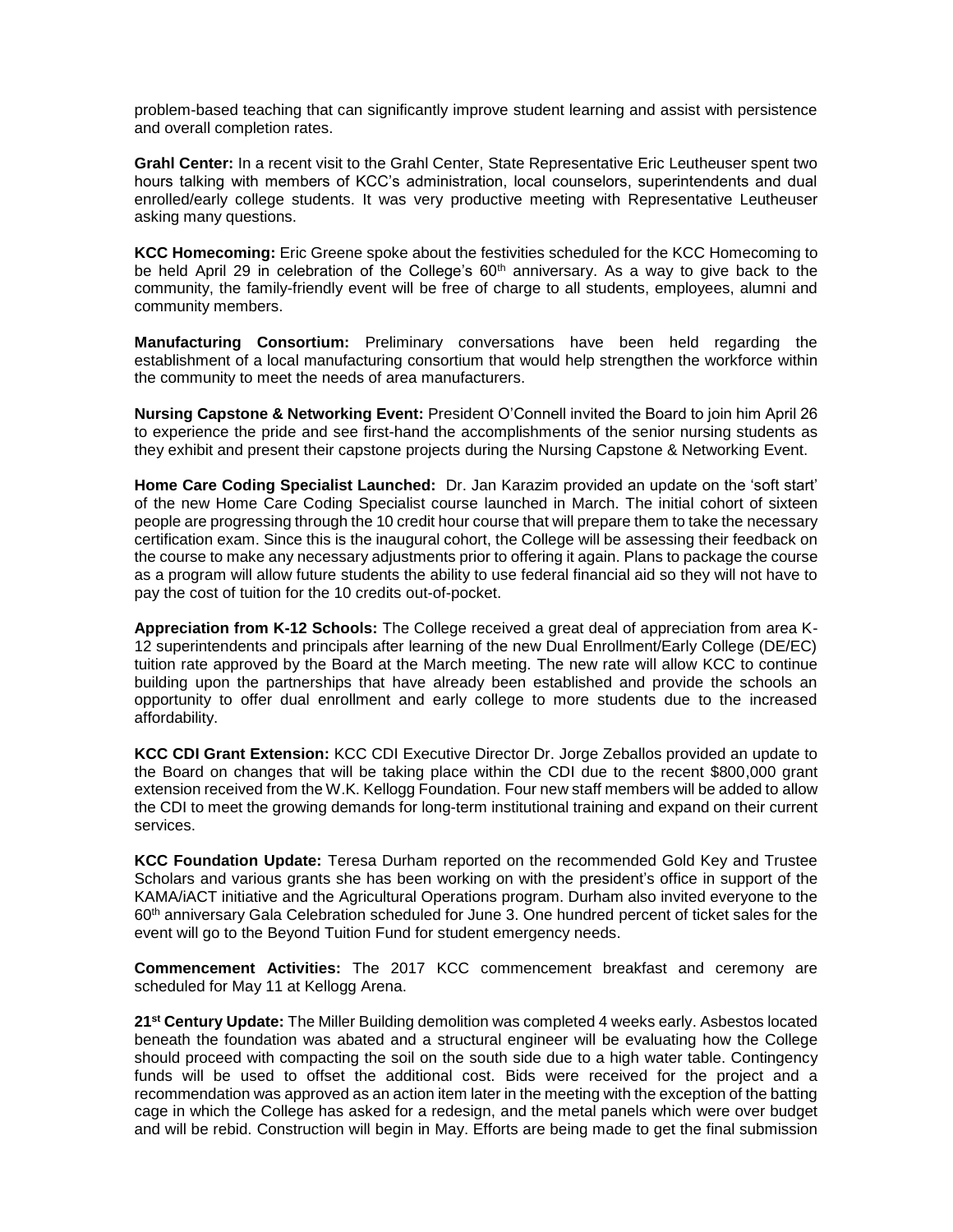for the RMTC renovation in to the State by early August to be approved for funding appropriations. State required RFP's for construction estimating and construction management services are out now and will be brought before the Board in May.

The College will be issuing bonds to assist with payment of invoices for the Miller Building and RMTC projects. The firm of Miller Canfield has been retained as bond counsel and Bendzinski & Company as financial advisor. There is a combined project cost of \$14.3 million. With additional funding sources available, the bond issue request will be set at \$10 million, which is a threshold that makes the bond issue more attractive to financial institutions.

On April 18, President O'Connell provided a second presentation to the BC TIFA Board with the result being unanimous approval of \$1.075 million to support the College's matching funds for the RMTC Capital Outlay Project. Several other meetings have also taken place in an attempt to garner support for the match requirement.

**Scholarships and Grants:** The College received \$250.00 in scholarships over the past month.

## **BOARD REPORTS AND REQUESTS**

Chairman Claywell gave credit for the recent support from the BC TIFA Board to all employees at KCC for their hard work, adding that "manufacturers at Fort Custer view KCC as a gem of the community and a resource that is continually willing to change and modify general practices to meet their needs."

# **CITIZEN/STAFF REQUESTS AND COMMENTS**

Anna Cox invited everyone to attend the musical, Zombie Prom, and to show their support of our athletes by attending the softball and baseball games. Cox also noted that the new KCC book club was mentioned at the recent Battle Creek Reads at Willard Library.

## **ACTION ITEMS**

**Compliance with the Community College Act, Sec. 389.141:** With a motion from Trustee Davis, supported by Trustee Booth, the Board approved a resolution estimating the amount of property taxes necessary for the 2018 fiscal year. The resolution was based on the assumption that it will be necessary for the Board to levy the full, voted millage next year.

**Board of Trustees Bylaw Amendment:** With a motion by Trustee Booth, supported by Trustee Camp Seifke, the Board approved an amendment to the Board of Trustee bylaws thereby removing the Trustee's names, offices and term expirations. The information is available on the KCC website.

**Miller Building Bids:** With a motion by Trustee Davis, supported by Trustee Camp Seifke, the Board approved the Miller Building bid recommendations from construction manager Walbridge. The total adjusted project cost is \$9,673,917, approximately \$326,000 under budget. As noted earlier in the meeting, the recommendation did not include the batting cage or metal panels.

**Financial Statements:** The Board approved the March 2017 financial statements with a motion by Trustee Booth, supported by Trustee O'Donnell.

**Personnel Items:** With a motion by Trustee Booth, supported by Trustee Davis, the Board approved the following personnel items:

Scott Seppala Secretary, LRC/Library Services-PT (effective April 10, 2017; Support Staff, O&C II, Step 5, 2016-2017 hourly rate \$18.91)